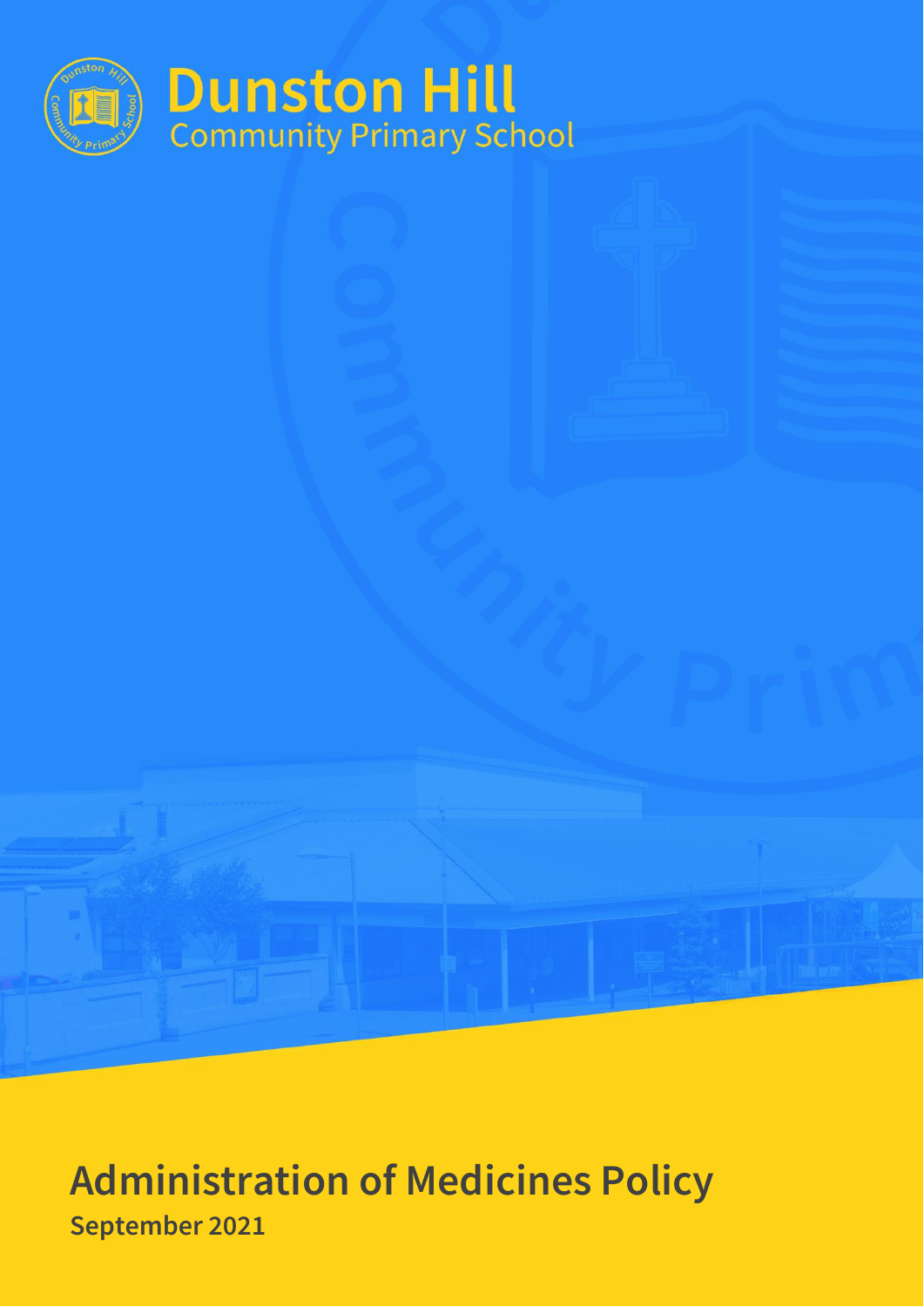### **DUNSTON HILL COMMUNITY PRIMARY SCHOOL**

## **ADMINISTRATION OF MEDICINES POLICY**

## **Introduction**

Parents have the prime responsibility for ensuring a child's health and for deciding whether they are fit to attend school. Parents should also provide all necessary information about their child's medical needs to the school.

# **Staff Duties**

School staff have no legal obligation to administer medicines to pupils nor supervise them while they take medicine, unless contracted to do so. Staff may volunteer to assist in the administration of medicines but must be given appropriate training and guidance.

As a school, we have a duty to plan how administering medicines can be accommodated in school and on educational visits to allow children who have medical needs to attend.

# **Process for the Administration of Medicines in School – short-term medical needs**

Medicines should normally be administered at home and only taken into school when absolutely necessary (where it would be detrimental to the child's health if the medicine were not taken during the school day).

The school will only accept:

- Medicines prescribed by a medical practitioner
- Medicines that need to be administered in excess of three times per day
- Medicines in their original container
- Containers with labelling identifying the child by name and with original instructions for administration.

The school will not accept or administer:

- Medicines that are to be administered three times per day (unless the child is attending an after school club and will not return home immediately after 3.00pm, or attending a residential visit)
- Piriton, Paracetamol, Calpol.

On accepting medication, the parent must sign a consent form, available from the school office, disclosing all details and giving permission for the medication to be administered by a named person (i.e. one of the school's trained first aiders).

The medicine must be kept in a locked cupboard (except where storage in a fridge is required) and only accessed by named adults, or with the permission of the Headteacher.